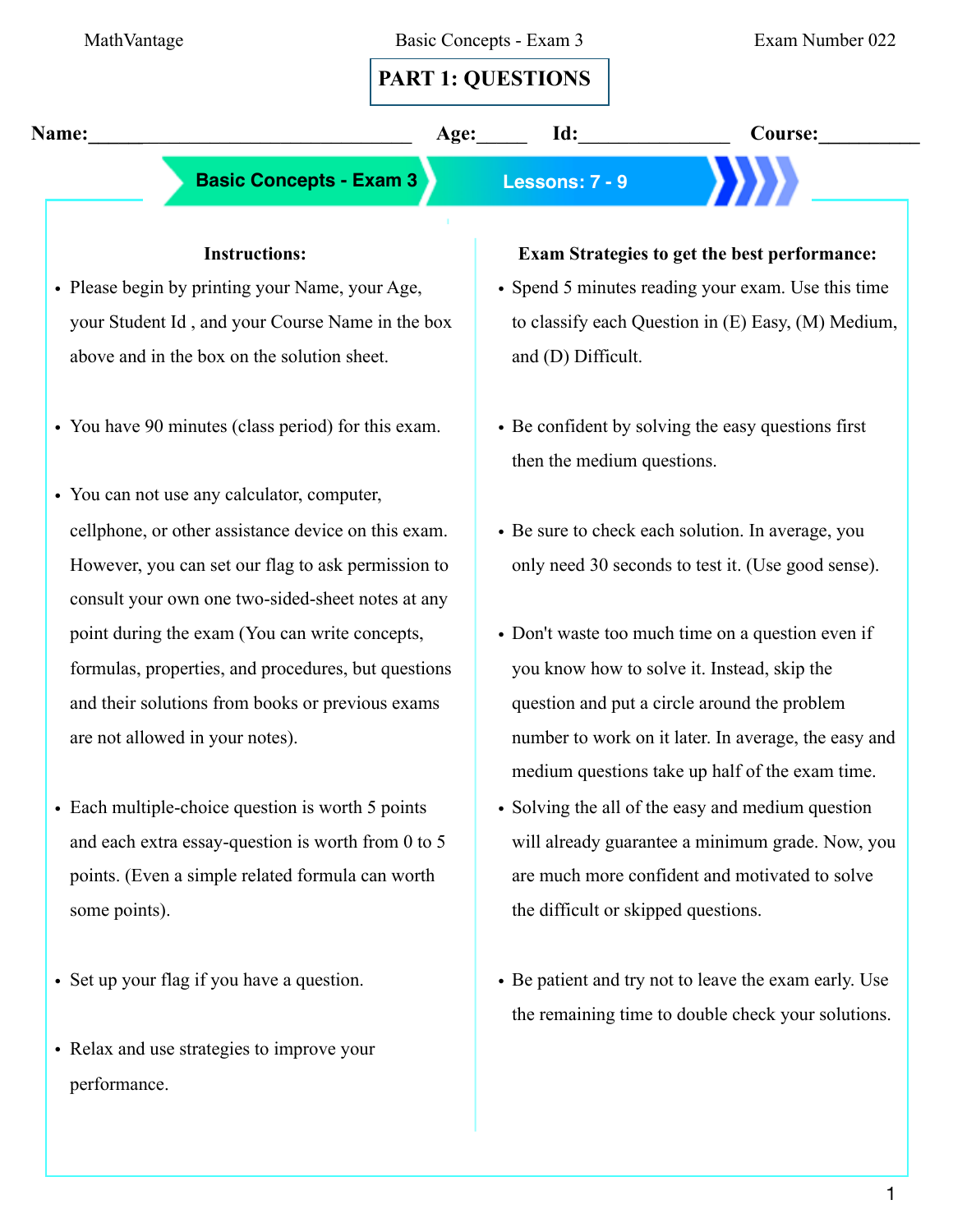$x = 1$ 

1. Given: I.  $(b^m)^n = b^{m*n}$ II.  $b^1 = 0$ III.  $(ab)^m = a^m * b^m$ a) Only I is correct. b) Only II is correct. c) Only III is correct. d) I, II, and III are correct. e) None of the above. Solution: d I and III are exponential properties and II is an exponential definition. 2. Solve:  $64^x = \frac{1}{4}$ a)  $-\frac{1}{2}$ b)  $-\frac{1}{4}$ c)  $-\frac{1}{5}$ d) There is no solution. e) None of the above. Solution: a 3. Solve:  $\sqrt{3^x} = 3^{\frac{1}{2}}$ a) 0 b) 1 c)  $2$ d) 3 e) 4 Solution: b 4. Solve:  $1024^x = 0.5$ a) b) c) d) e) None of the above. Solution: d 5. Solve:  $9^x - 10(3^x) + 9 = 0$ . The solutions are: a)  $S = \{0, -2\}$ b)  $S = \{0, -1\}$ c)  $S = \{0, 1\}$ d)  $S = \{0, 2\}$ e) None of the above. Solution: d  $y^2 - 10y + 9 = 0$  *(a = 1, b = -10, and c = 9)*  $P = \frac{c}{\rightarrow}$ Quick Test.  $\left( \frac{+1}{2} + \frac{9}{2} \right)$  or  $x = 0$   $x = 2$ Thus,  $S = \{0, 2\}$ 4 3 4 5  $64^x = \frac{1}{4}$ 4  $(4^3)^x = 4^{-1}$  $4^{3x} = 4^{-1}$  $3x = -1$  $x = -\frac{1}{2}$ 3  $\overline{3^x} = 3^{\frac{1}{2}}$  $3^{\frac{x}{2}} = 3^{\frac{1}{2}}$  $-\frac{1}{2}$ 2  $-\frac{1}{4}$ 4  $-\frac{1}{5}$ 5  $-\frac{1}{10}$ 10  $1024^{x} = 0.5$  $(2^{10})^x = \frac{1}{2}$  $\frac{2}{1}$  $2^{10x} = 2^{-1}$  $x = -\frac{1}{16}$ 10  $9^x - 10(3^x) + 9 = 0$  $(3^{x})^{2} - 10(3^{x}) + 9 = 0$  $y = 3^x$  $S = \frac{-b}{ }$ *a*  $\Rightarrow$  *S* =  $\frac{-(-10)}{1}$ 1  $\Rightarrow$  *S* = 10 *a*  $\Rightarrow$   $\Rightarrow$   $P = \frac{9}{1}$ 1  $\Rightarrow$  *P* = 9 +3 +3  $y = 1$  or  $y = 9$  $3^x = 3^0$   $3^x = 3^2$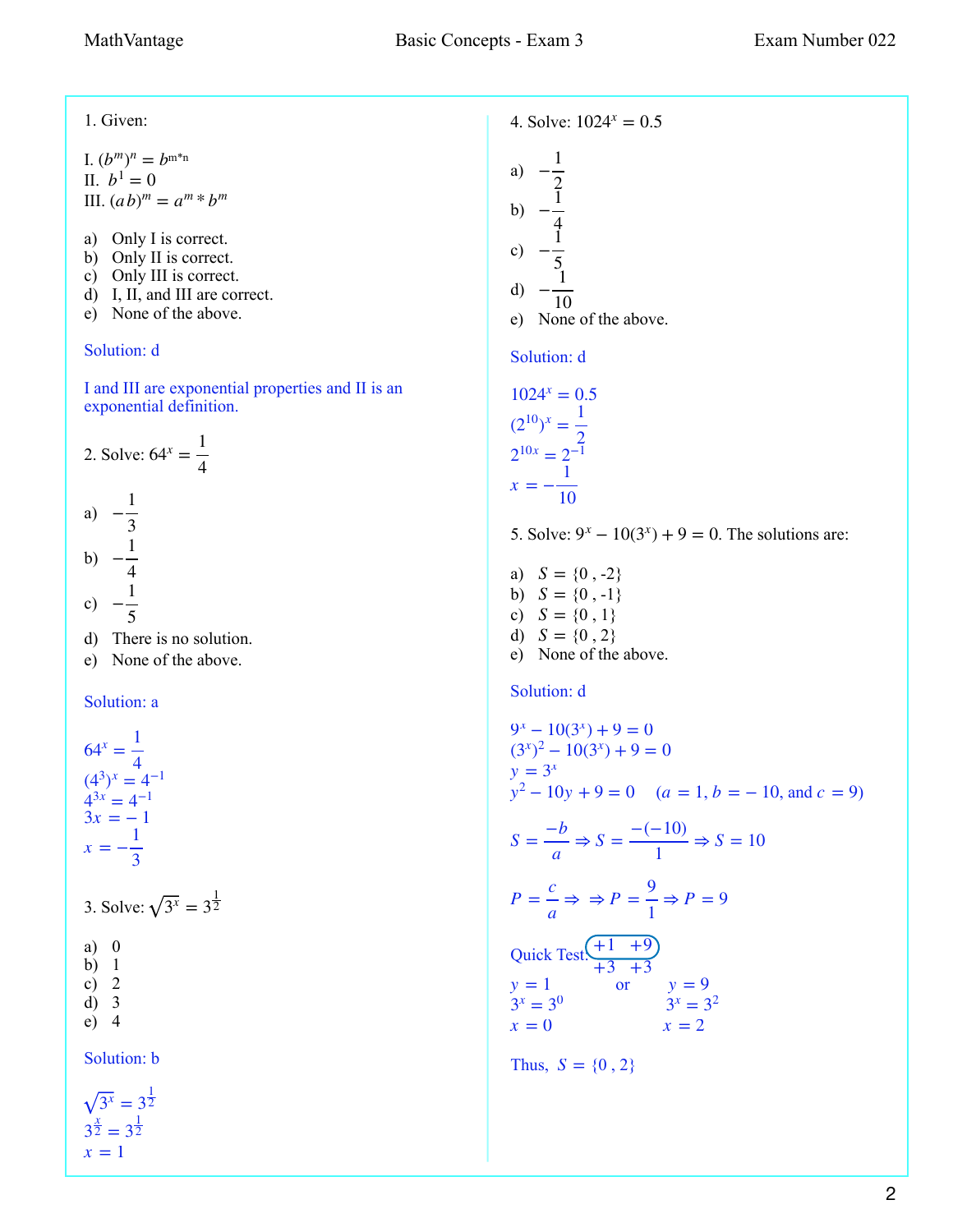6. Solve: 3*x*−<sup>5</sup> < 37−3*<sup>x</sup>* a)  $S = \{x \in \mathbb{R} / x < 2\}$ b)  $S = \{x \in \mathbb{R} / x < 3\}$ c)  $S = \{x \in \mathbb{R} / x < 4\}$ d)  $S = \{x \in \mathbb{R} / x < 5\}$ e) None of the above. Solution: b Thus,  $S = \{x \in \mathbb{R} / x < 3\}$ 7. Solve: ( a)  $S = \{x \in \mathbb{R} / x \le 0 \text{ or } x \ge 2\}$ b)  $S = \{x \in \mathbb{R} / x \le 0 \text{ or } x \ge 3\}$ c)  $S = \{x \in \mathbb{R} / x \le 1\}$ d)  $S = \{x \in \mathbb{R} / 0 \le x \le 1\}$ e) None of the above. Solution: e Thus,  $S = \{x \in \mathbb{R} / x \leq 0 \text{ or } x \geq 4\}$ 8. The existence conditions for  $\log_b a$  are: a)  $a < 0$  and  $b < 0$ .  $b) a > 0$  and  $b > 0$ c)  $a > 0, b > 0,$  and  $a \neq 1$ . d)  $a > 0, b > 0, a \neq 1,$  and  $b \neq 1$ . e)  $a > 0, b > 0,$  and  $b \neq 1$ . Solution: e 3*x*−<sup>5</sup> < 37−3*<sup>x</sup> x* − 5 < 7 − 3*x*  $4x < 12$ *x* < 3  $\frac{1}{20}$ )<sup>x<sup>2</sup></sup> ≤ ( 1  $\frac{1}{20}$ <sup>4*x*</sup> (  $\frac{1}{20}$ )<sup>x<sup>2</sup>  $\leq$  (</sup> 1  $\frac{1}{20}$ <sup>4*x*</sup>  $x^2 > 4x$  $x^2 - 4x \ge 0$  $x(x − 4) ≥ 0$ 

The existence conditions of logarithm are  $a > 0, b > 0$ , and  $b \neq 1$ . For example: why is "b" different from 1?  $1 = 10$  (False)  $x = log_1 10$  $1^x = 10$ 

9. Find 
$$
\log_{\frac{1}{25}} 125
$$
 (Clue: "Double Jump")  
\na) -3  
\nb) - $\frac{3}{2}$   
\nc) - $\frac{1}{2}$   
\nd) - $\frac{1}{3}$   
\ne) None of the above.  
\nSolution: b  
\n=  $\log_{\frac{1}{25}} 125 = \log_{5-2} 5^3 = -\frac{3}{2}$ 

10. Given  $\log 2 = a$  and  $\log 3 = b$ . Then:

I.  $\log 6 = a + b$ II.  $\log_3 2 = \frac{a}{b}$ III.  $\log 5 = 1 + a$ 

Then,

a) Only I and II are correct. b) Only I and III are correct.. c) Only III is correct. d) Only II and III are correct. e) I, II, and III are correct.

## Solution: a

I. True. log 6 = log 2 \* 3 = log 2 + log 3 = *a* + *b*

```
II. True. 
\log_3 2 = \frac{\log 2}{\log 3} = \frac{a}{b} (Change of base)
```
III. False.  $log 5 = log$ 10  $\frac{2}{2}$  = log 10 – log 2 = 1 – *a* 

Thus, Only I and II are correct.

11. Solve:  $\log_{\frac{1}{4}}(2-x) = \log_{\frac{1}{4}}(x-8)$ 

- a) 1
- b) 2
- c) 3
- d) There is no solution.
- e) None of the above.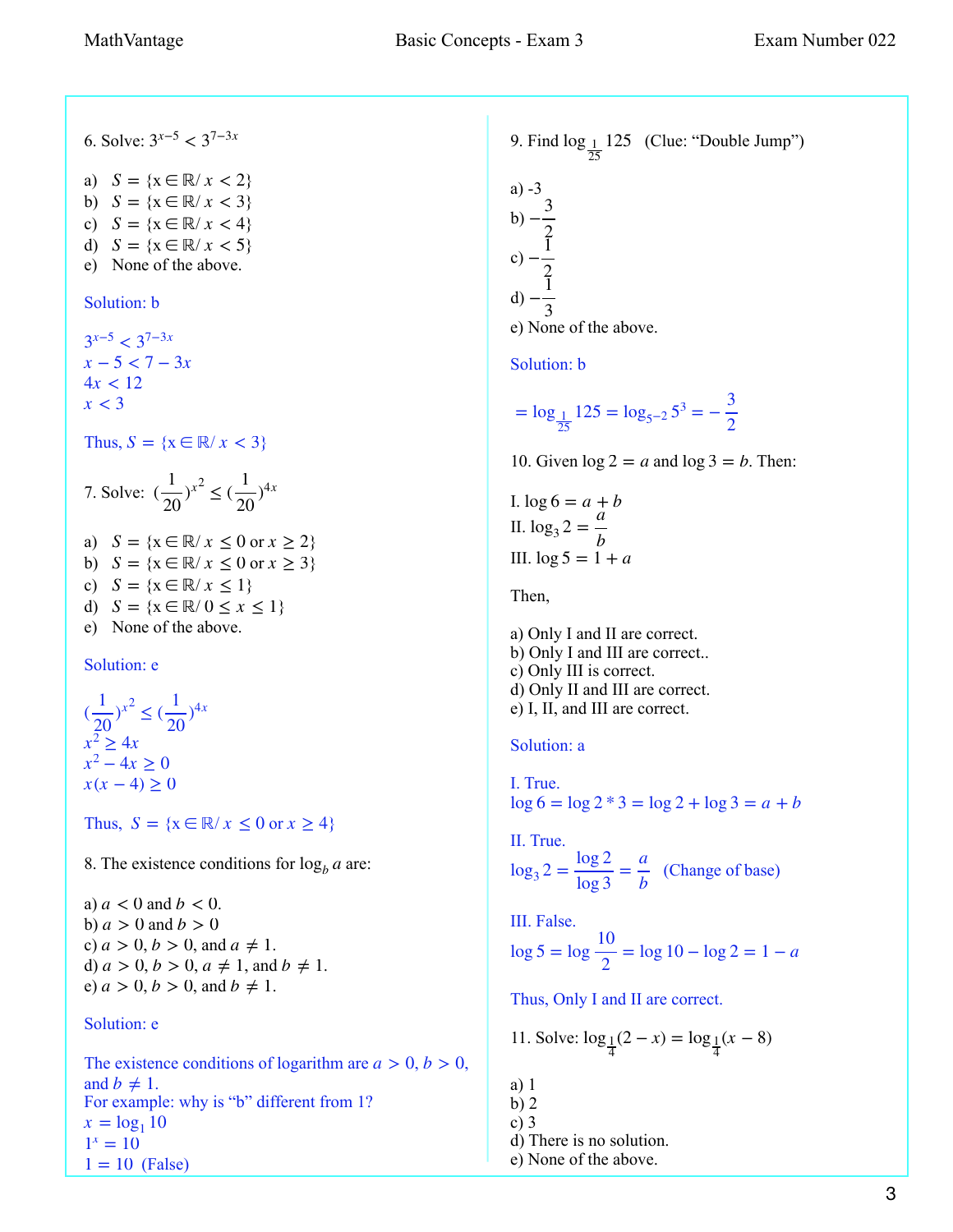Solution: d

$$
\log_{\frac{1}{4}}(2-x) = \log_{\frac{1}{4}}(x-8)
$$
; Existence 
$$
\begin{cases} 2-x > 0 \\ x-8 > 0 \end{cases}
$$
  
2-x = x - 8  
-x - x = -8 - 2  
-2x = -10  
x =  $\frac{-10}{-2}$   
x = 5 (Discarded)

Check:  $\begin{cases} 2 - (5) < 0 \\ (-5) - 8 < 0 \end{cases}$ 

Thus,  $S = \emptyset$ .

12. Solve:  $\log_2(3x - 10) = \log_2(2 - x)$ .

a) There is a solution, but it is impossible to solve without a calculator or computer. b) There is no solution. c) 1 d) 2 e) None of the above.

Solution: b

 $\log_2(3x - 10) = \log_2(2 - x)$ ; Existence  $x = 3$  (Discarded)  $3x - 10 = 2 - x$  $3x + x = 2 + 10$  $4x = 12$  $x = \frac{12}{4}$ 4

Check:

Thus,  $S = \emptyset$ 

13. Solve:  $log_3(3x - 6)$  ≤  $log_3 2$ 

a)  $S = \{x \in \mathbb{R} / 2 < x \leq 3\}$ b)  $S = \{x \in \mathbb{R} / x < 2 \text{ or } x \geq 3\}$ c)  $S = \{x \in \mathbb{R} / x \leq 3\}$ d)  $S = \{x \in \mathbb{R} / x > 2\}$ e) None of the above.

## Solution: a

 $log_3(3x − 6) ≤ log_3 2$ 

Existence Condition:

 $3x - 6 > 0 \Rightarrow 3x > 6 \Rightarrow x > 2$ Solving we have: Thus,  $S = \{x \in \mathbb{R} / 2 < x \leq 3\}.$ 14. Solve:  $(\log_2 x)^2 - 4(\log_2 x) + 3 = 0$ a)  $S = \{2\}$ b)  $S = \{8\}$ c)  $S = \{2, 8\}$ d) There is no solution. e) None of the above. Solution: c Existence Condition:  $x > 0$ then,  $y = \log_2 x$  $y^2 - 4y + 3 = 0$  *(a = 1, b = -4, and c = 3)* Quick Test:  $\left( +1 +3 \right)$  $y = 1$  or  $y = 3$  $x=2$ Thus,  $S = \{2, 8\}$ .  $3x - 6 \le 2$  ⇒  $3x \le 9$  ⇒  $x \le 3$  $(\log_2 x)^2 - 4(\log_2 x) + 3 = 0$  $S = \frac{-b}{ }$ *a*  $\Rightarrow$   $S = \frac{-(-4)}{1}$ 1  $\Rightarrow$  *S* = 4  $P = \frac{c}{\sqrt{2}}$ *a*  $\Rightarrow P = \frac{3}{1}$ 1  $\Rightarrow$  *P* = 3  $\log_2 x = 1$   $\log_2 x = 3$  $\log_2 x = \log_2 2$   $\log_2 x = \log_2 8$  $x = 2$   $x = 8$ 2 3 2 3

15. Let  $|x|$  be the absolute value of  $x \in \mathbb{R}$ .

I. 
$$
|x| = \begin{cases} x \text{ for } x \ge 0 \\ -x \text{ for } x < 0 \end{cases}
$$
  
II. 
$$
\left| \frac{xy}{z} \right| = \frac{|x| |y|}{|z|}
$$

III. 
$$
|x| = (\sqrt{x})^2
$$
; for  $x \in \mathbb{R}$ .

Then: a) II and III are correct. b) I and III are correct.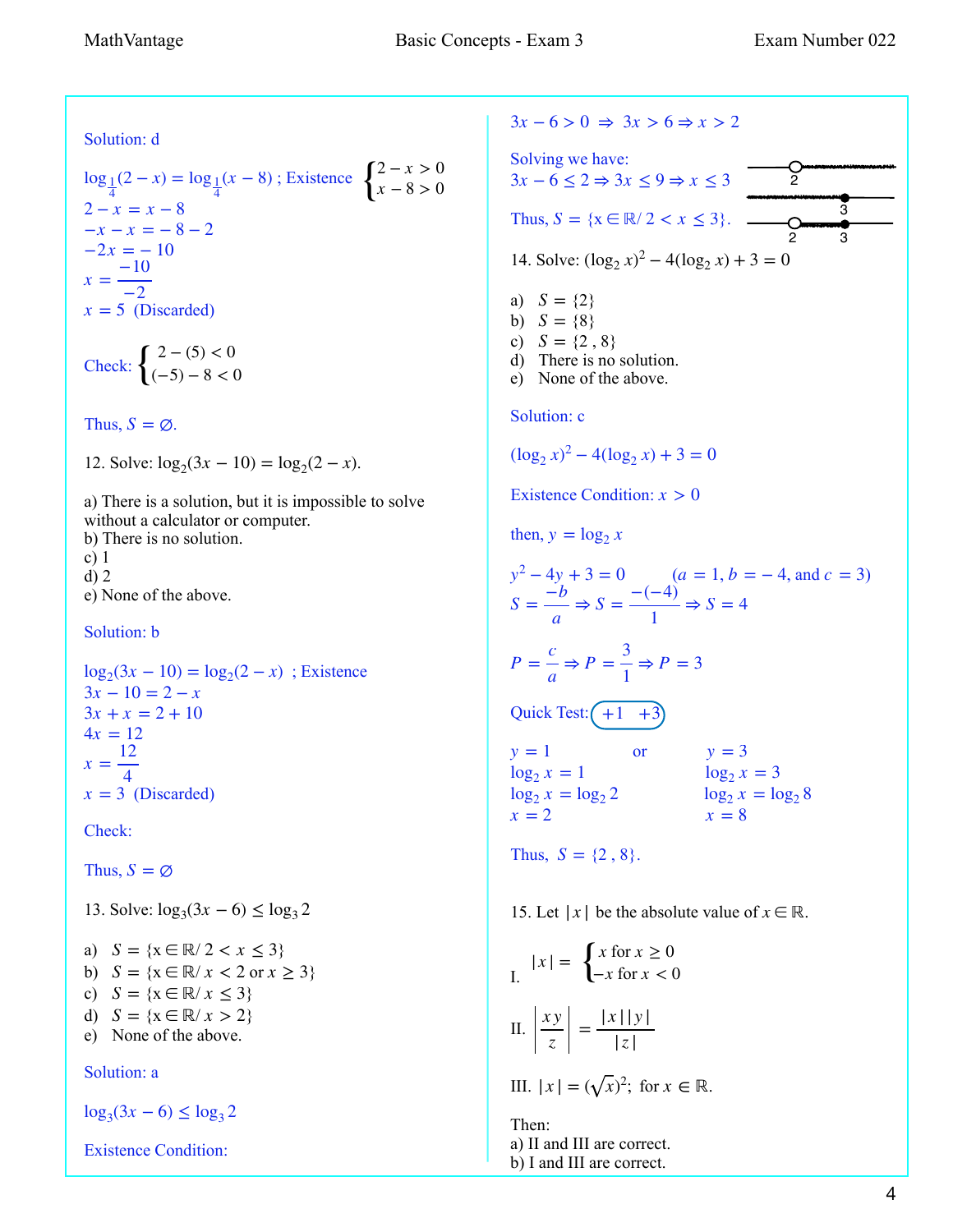c) Only III is correct. d) I, II, and III are correct. e) None of the above. Solution: e I. True. Absolute value definition. II. True. Combine the following properties. 1)  $|xy| = |x||y|$  $|2)$ III. False.  $x \notin \mathbb{R}$  for  $x < 0$ 16. Solve:  $|2x - 3| = 5$ a)  $S = \{-2, -1\}$ b)  $S = \{1, 4\}$ c)  $S = \{-8, -1\}$ d)  $S = \{-1, 4\}$ e) None of the above. Solution: d  $|2x - 3| = 5$  or  $2x - 3 = 5$  $2x=8$ Thus,  $S = \{-1, 4\}$ . 17. Solve:  $|x + 1| = |1 - x|$ a)  $S = \{-7, 1\}$ b)  $S = \{-\frac{1}{3}, 4\}$ c)  $S = \{1, 2\}$ d)  $S = \{-3, \frac{3}{2}\}$ e) None of the above. Solution: e  $|x + 1| = |1 - x|$  $x + 1 = 1 - x$  or  $x + 1 = -1 + x$  $x + x = 1 - 1$   $1 = -1$  (Discarded)  $x = 0$ *x y*  $| = \frac{|x|}{|x|}$ | *y* |  $2x - 3 = 5$   $2x = -5 + 3$  $2x = 5 + 3$   $2x = -2$  $2x = 8$   $x = \frac{-2}{3}$  $x = \frac{-2}{2}$  $x=\frac{8}{3}$ 2  $x = -1$  $x = 4$  $S =$  $S = \{-\frac{1}{2}\}$ 3 2  $2x = 0$ 

Thus,  $S = \{0\}$ . 18. Solve:  $|x + 1| = 3x - 5$ a)  $S = \{\frac{1}{5}\}\$ b)  $S = \{-\frac{3}{5}\}$ c)  $S = \{-\frac{8}{3}\}$ d)  $S = \{3\}$ e) None of the above. Solution: d Case  $1: x + 1 \ge 0$ Check:  $(3) + 1 \ge 0$  True. Case 2:  $x + 1 < 0$ Check:  $(1) + 1 < 0$  False. Thus,  $S = \{3\}$ . 19. Solve: |3*x* − 7| ≤ 2 a)  $S = \{x \in \mathbb{R} / -1 \le x \le 4\}$ b)  $S = \{x \in \mathbb{R}^y : x \leq -\frac{2}{3} \text{ or } x \geq \frac{10}{3}\}\$ c)  $S = \{x \in \mathbb{R} / x \leq -\frac{2}{5} \text{ or } \frac{8}{5} \}$ d)  $S = \{x \in \mathbb{R} / \frac{1}{2} \le x \le 3\}$ 5  $S = \{-\frac{8}{5}\}$  $\frac{5}{2}$  $S = \{-\frac{8}{3}\}$ 3  $|x + 1| = 3x - 5$  $|x + 1| = 3x - 5$  $x + 1 = 3x - 5$  $x - 3x = -5 - 1$  $-2x = -6$  $x = \frac{-6}{2}$  $-2$  $x = 3$  $|x + 1| = 3x - 5$  $-x-1=3x-5$  $-x - 3x = -5 + 1$  $-4x = -4$  $x =$ −4  $x = 1$ 3 *x* ≥ 10 3 5 8 5 5  $\frac{1}{3} \leq x \leq 3$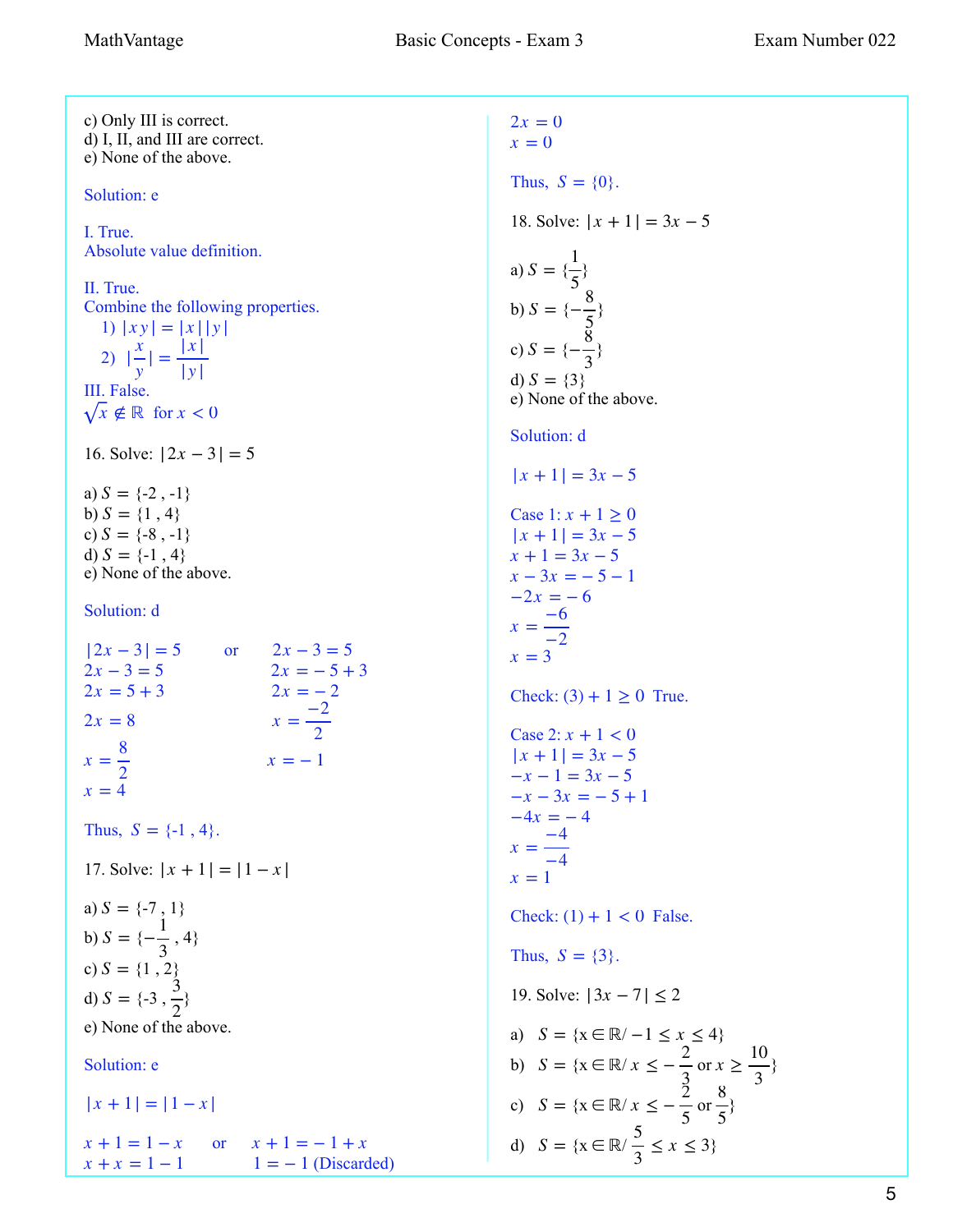e) None of the above. Solution: d Thus,  $S = \{x \in \mathbb{R} \mid \frac{1}{2} \leq x \leq 3\}.$ 20. Solve:  $|x-3|^2 - |x-3| = 0$ a)  $S = \{1, 2, 3\}$ b)  $S = \{2, 3, 4\}$ c)  $S = \{3, 4, 5\}$ d)  $S = \{4, 5, 6\}$ e) None of the above. Solution: b  $y = 0$  or  $y = 1$  $x - 3 = 1$  or  $x = 3$ Thus,  $S = \{2, 3, 4\}$ .  $|3x - 7| \leq 2$  $-2 \leq 3x - 7 \leq 2$  $-2 + 7 \leq 3x - 7 + 7 \leq 2 + 7$  $5 \leq 3x \leq 9$ 5  $\frac{2}{3} \le$ 3*x*  $\frac{m}{3} \leq$ 9 3 5  $\frac{1}{3} \leq x \leq 3$ 5  $\frac{1}{3} \leq x \leq 3$  $|x-3|^2 - |x-3| = 0$  $y = |x - 3|$  $y^2 - y = 0$  $y(y-1) = 0$  $|x-3| = 0$   $|x-3| = 1$  $x - 3 = 0$   $x - 3 = 1$  or  $x - 3 = -1$  $x = 1 + 3$   $x = -1 + 3$ <br> $x = 4$   $x = 2$  $x = 2$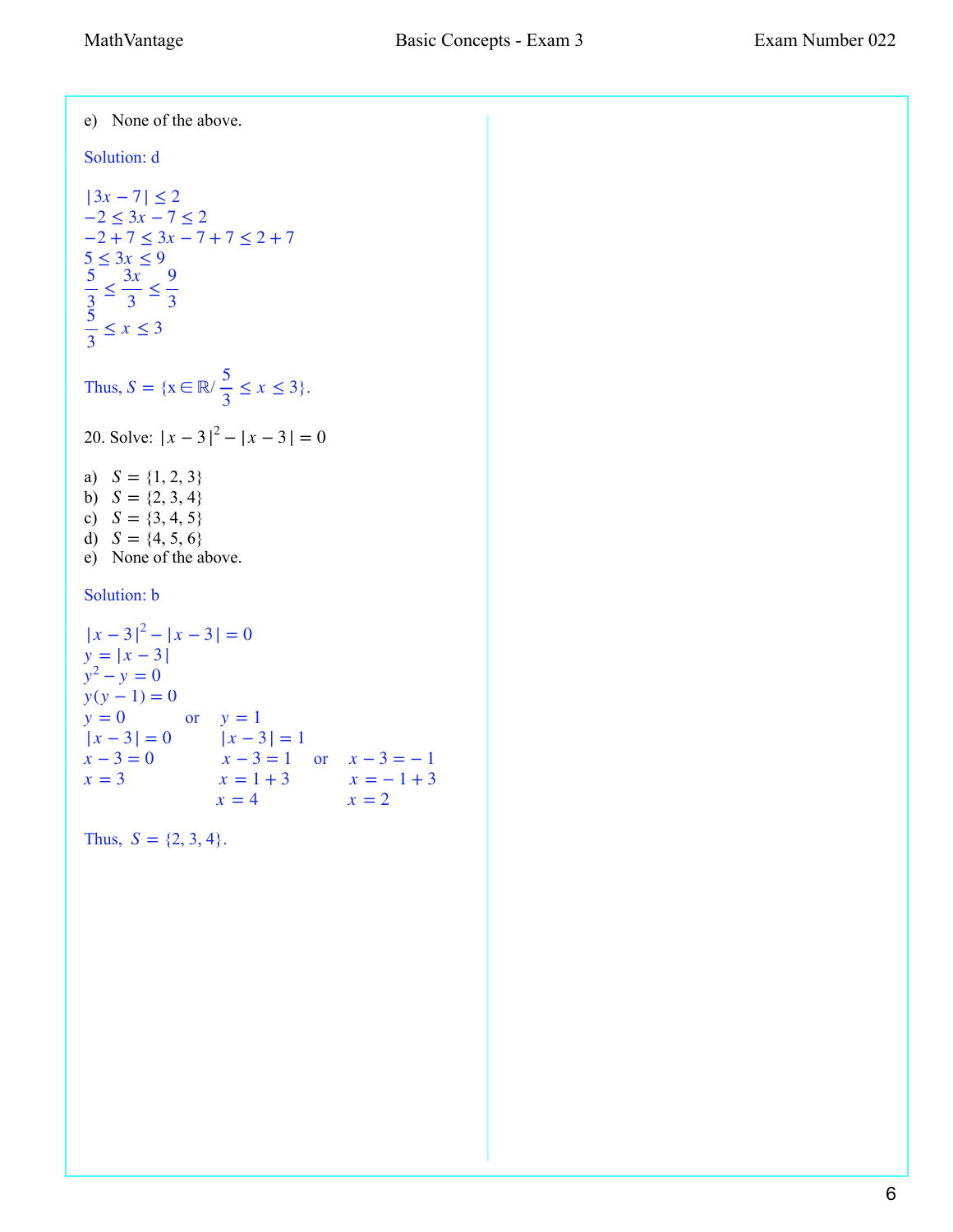MathVantage Basic Concepts - Exam 3 Exam Number 022

| Name:                   | Age:                                                                 | Id:        | Course: |   |   |
|-------------------------|----------------------------------------------------------------------|------------|---------|---|---|
| Multiple-Choice Answers | Extractations                                                        | Constiting |         |   |   |
| 0                       | 0                                                                    | 0          | 0       | 0 | 0 |
| 1                       | 1                                                                    | 0          | 0       | 0 | 0 |
| 2                       | Solution: $S = \{x \in \mathbb{R} \mid -6 \le x \le 2\}$             |            |         |   |   |
| 3                       | $\left(\frac{1}{3}\right)^{4x-12} \ge 3^{2}$                         |            |         |   |   |
| 4                       | $\left(\frac{1}{3}\right)^{4x-12} \ge \left(\frac{1}{3}\right)^{-2}$ |            |         |   |   |
| 5                       | $\left(\frac{1}{3}\right)^{4x-12} \ge \left(\frac{1}{3}\right)^{-2}$ |            |         |   |   |
| 6                       | $\left(\frac{1}{3}\right)^{4x-12} \ge \left(\frac{1}{3}\right)^{-2}$ |            |         |   |   |
| 7                       | $4x - 12 \le -x^2$                                                   |            |         |   |   |
| 8                       | $x^2 + 4x - 12 = 0$ (a = 1, b = 4, and c = -12)                      |            |         |   |   |
| 9                       | $y = \frac{c}{a} \Rightarrow p = \frac{-12}{1} \Rightarrow p = -12$  |            |         |   |   |
| 10                      | $p = \frac{c}{a} \Rightarrow p = \frac{-12}{1} \Rightarrow p = -12$  |            |         |   |   |
| 11                      | Quick Test: $\frac{1+2-16}{12-6}$ x = 2 or $x = -6$                  |            |         |   |   |
| 12                      | Thus, $S = \{x \in \mathbb{R} \mid -6 \le x \le 2\}$                 |            |         |   |   |
| 13                      | Thus, $S = \{x$                                                      |            |         |   |   |